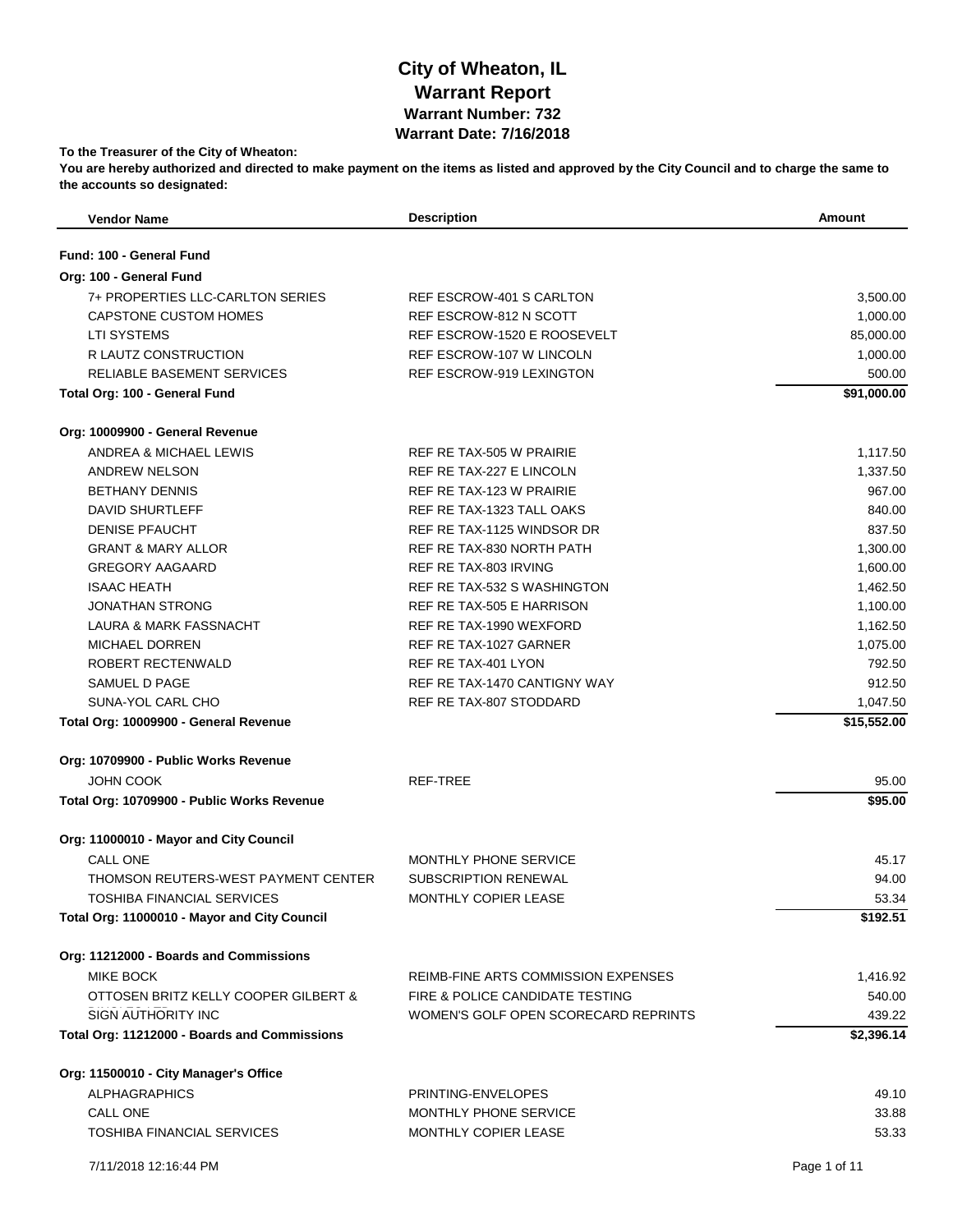| <b>Vendor Name</b>                                | <b>Description</b>                              | Amount       |
|---------------------------------------------------|-------------------------------------------------|--------------|
| Total Org: 11500010 - City Manager's Office       |                                                 | \$136.31     |
|                                                   |                                                 |              |
| Org: 12000010 - Finance                           |                                                 |              |
| <b>ALPHAGRAPHICS</b>                              | PRINTING-ENVELOPES                              | 85.09        |
| CALL ONE                                          | MONTHLY PHONE SERVICE                           | 122.13       |
| <b>FEDERAL EXPRESS CORP</b>                       | <b>SHIPPING CHARGES</b>                         | 33.47        |
| <b>GOVOLUTION LLC</b>                             | <b>CREDIT CARD PROCESSING FEES</b>              | 382.10       |
| <b>MAILFINANCE</b>                                | POSTAGE MACHINE RENTAL                          | 726.00       |
| <b>TOSHIBA FINANCIAL SERVICES</b>                 | MONTHLY COPIER LEASE                            | 160.01       |
| UNITED STATES POSTAL SERV                         | PO BOX 727 RENTAL FEE                           | 496.00       |
| UNITED STATES POSTAL SERV                         | <b>POSTAGE</b>                                  | 2,500.00     |
| <b>Total Org: 12000010 - Finance</b>              |                                                 | \$4,504.80   |
| Org: 12500010 - Human Resources                   |                                                 |              |
| <b>ALPHAGRAPHICS</b>                              | PRINTING-ENVELOPES                              | 49.10        |
| <b>CALL ONE</b>                                   | <b>MONTHLY PHONE SERVICE</b>                    | 22.58        |
| <b>TOSHIBA FINANCIAL SERVICES</b>                 | MONTHLY COPIER LEASE                            | 53.34        |
| Total Org: 12500010 - Human Resources             |                                                 | \$125.02     |
| Org: 13000015 - Information Technology            |                                                 |              |
| <b>CALL ONE</b>                                   | MONTHLY PHONE SERVICE                           | 56.46        |
| <b>CDW GOVERNMENT INC</b>                         | <b>TONER</b>                                    | 139.10       |
| <b>CDW GOVERNMENT INC</b>                         | <b>TONER</b>                                    | 396.09       |
| CLIFFORD-WALD                                     | PLOTTER RENTAL                                  | 163.71       |
| <b>ILLUMANT LLC</b>                               | <b>INFORMATION SECURITY CONSULTANT SERVICES</b> | 7,416.00     |
| INSIGHT PUBLIC SECTOR INC                         | <b>NUTANIX CABLE</b>                            | 105.44       |
| INSIGHT PUBLIC SECTOR INC                         | NUTANIX CLOUD DEDICATED SWITCH                  | 2,226.72     |
| <b>KEITH DARBY</b>                                | REIMB-MEETING EXPENSES                          | 23.44        |
| Total Org: 13000015 - Information Technology      |                                                 | \$10,526.96  |
| Org: 13500015 - Communications                    |                                                 |              |
| <b>CALL ONE</b>                                   | MONTHLY PHONE SERVICE                           | 33.88        |
| Total Org: 13500015 - Communications              |                                                 | \$33.88      |
|                                                   |                                                 |              |
| Org: 14000010 - Planning & Economic Develop       |                                                 |              |
| <b>ALPHAGRAPHICS</b>                              | PRINTING-ENVELOPES                              | 39.28        |
| <b>CALL ONE</b>                                   | MONTHLY PHONE SERVICE                           | 11.29        |
| <b>CAMIROS LTD</b>                                | ECONOMIC DEVELOPMENT PLAN                       | 6,539.64     |
| CLIFFORD-WALD                                     | PLOTTER RENTAL                                  | 23.39        |
| DOWNTOWN WHEATON ASSOC                            | PROPERTY TAX DISTRIBUTION                       | 876.60       |
| <b>PADDOCK PUBLICATIONS</b>                       | PUBLIC NOTICE                                   | 218.50       |
| <b>TOSHIBA FINANCIAL SERVICES</b>                 | MONTHLY COPIER LEASE                            | 97.68        |
| Total Org: 14000010 - Planning & Economic Develop |                                                 | \$7,806.38   |
| Org: 14500010 - Engineering                       |                                                 |              |
| <b>ALPHAGRAPHICS</b>                              | PRINTING-ENVELOPES                              | 36.00        |
| CALL ONE                                          | MONTHLY PHONE SERVICE                           | 50.81        |
| CLIFFORD-WALD                                     | PLOTTER RENTAL                                  | 93.55        |
| DUPAGE COUNTY RECORDER                            | <b>RECORDING FEES</b>                           | 117.00       |
| DUPAGE COUNTY RECORDER                            | <b>RECORDING FEES</b>                           | 157.00       |
| TOSHIBA FINANCIAL SERVICES                        | MONTHLY COPIER LEASE                            | 50.65        |
| Total Org: 14500010 - Engineering                 |                                                 | \$505.01     |
| Org: 15000010 - Building and Code Enforcement     |                                                 |              |
| <b>ALPHAGRAPHICS</b>                              | PRINTING-ENVELOPES                              | 36.00        |
| 7/11/2018 12:16:44 PM                             |                                                 | Page 2 of 11 |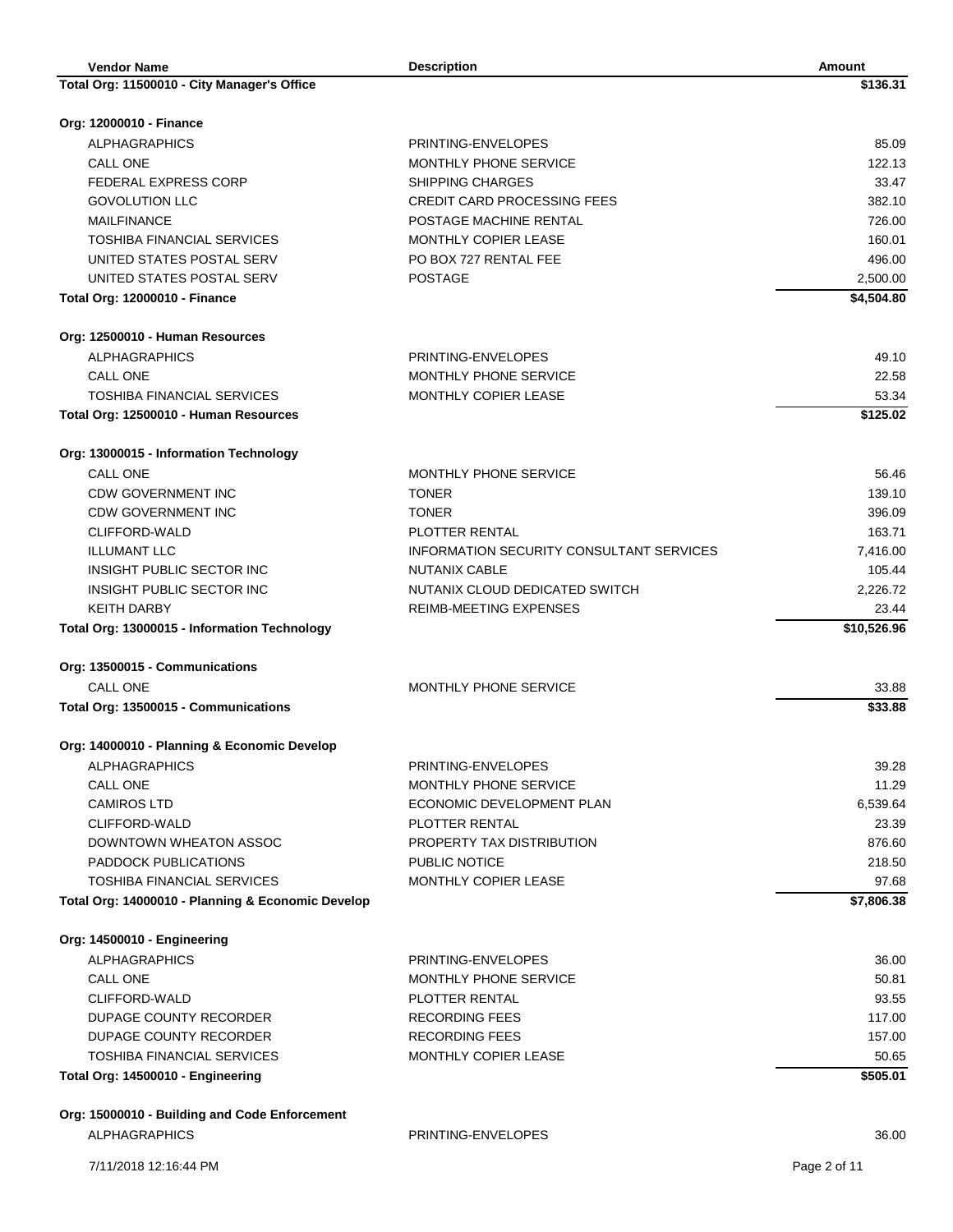| <b>Vendor Name</b>                                                                    | <b>Description</b>                                     | <b>Amount</b> |
|---------------------------------------------------------------------------------------|--------------------------------------------------------|---------------|
| <b>B &amp; F CONSTRUCTION CODE SERVICES INC</b>                                       | <b>BUILDING INSPECTIONS-MAY</b>                        | 8,893.60      |
| CALL ONE                                                                              | MONTHLY PHONE SERVICE                                  | 62.11         |
| CLIFFORD-WALD                                                                         | PLOTTER RENTAL                                         | 93.55         |
| ELEVATOR INSPECTION SERVICES COMPANY INC                                              | ELEVATOR INSPECTION                                    | 142.50        |
| <b>TOSHIBA FINANCIAL SERVICES</b>                                                     | MONTHLY COPIER LEASE                                   | 97.68         |
| Total Org: 15000010 - Building and Code Enforcement                                   |                                                        | \$9,325.44    |
|                                                                                       |                                                        |               |
| Org: 15540000 - Buildings & Grounds                                                   |                                                        |               |
| ABC COMMERCIAL MAINTENANCE SERVICES INC                                               | MONTHLY CLEANING SERVICE-JUNE                          | 1,992.00      |
| ALLSCAPE INC                                                                          | <b>MULCH</b>                                           | 2,700.00      |
| CALL ONE                                                                              | MONTHLY PHONE SERVICE                                  | 33.88         |
| <b>CINTAS CORP</b>                                                                    | UNIFORM SERVICE                                        | 19.08         |
| TOTAL MECHANICAL SOLUTIONS LLC                                                        | <b>HVAC REPAIRS</b>                                    | 536.06        |
| TOTAL MECHANICAL SOLUTIONS LLC                                                        | <b>HVAC REPAIRS</b>                                    | 1,712.28      |
| UNIQUE PRODUCTS & SERVICE CORP                                                        | <b>JANITORIAL SUPPLIES</b>                             | 423.13        |
| Total Org: 15540000 - Buildings & Grounds                                             |                                                        | \$7,416.43    |
|                                                                                       |                                                        |               |
| Org: 15540020 - Police Station Maintenance<br>ABC COMMERCIAL MAINTENANCE SERVICES INC | MONTHLY CLEANING SERVICE-JUNE                          | 2,050.00      |
| Total Org: 15540020 - Police Station Maintenance                                      |                                                        | \$2,050.00    |
|                                                                                       |                                                        |               |
| Org: 15540031 - Fire Station #1 Maintenance                                           |                                                        |               |
| ALLSCAPE INC                                                                          | <b>MULCH</b>                                           | 540.00        |
| UNIQUE PRODUCTS & SERVICE CORP                                                        | <b>JANITORIAL SUPPLIES</b>                             | 193.34        |
| Total Org: 15540031 - Fire Station #1 Maintenance                                     |                                                        | \$733.34      |
| Org: 15540032 - Fire Station #2 Maintenance                                           |                                                        |               |
| ALLSCAPE INC                                                                          | <b>MULCH</b>                                           | 360.00        |
| PLATINUM MECHANICAL SERVICES                                                          | <b>OVEN REPAIRS</b>                                    | 367.75        |
| UNIQUE PRODUCTS & SERVICE CORP                                                        | <b>JANITORIAL SUPPLIES</b>                             | 193.33        |
| Total Org: 15540032 - Fire Station #2 Maintenance                                     |                                                        | \$921.08      |
|                                                                                       |                                                        |               |
| Org: 15540033 - Fire Station #3 Maintenance                                           |                                                        |               |
| ALLSCAPE INC                                                                          | LANDSCAPE MAINTENANCE                                  | 1,455.00      |
| ALLSCAPE INC                                                                          | <b>MULCH</b>                                           | 540.00        |
| UNIQUE PRODUCTS & SERVICE CORP                                                        | <b>JANITORIAL SUPPLIES</b>                             | 193.33        |
| Total Org: 15540033 - Fire Station #3 Maintenance                                     |                                                        | \$2,188.33    |
| Org: 15540040 - PW Building Maintenance                                               |                                                        |               |
| ABC COMMERCIAL MAINTENANCE SERVICES INC                                               | MONTHLY CLEANING SERVICE-JUNE                          | 1,523.00      |
| Total Org: 15540040 - PW Building Maintenance                                         |                                                        | \$1,523.00    |
| Org: 16010020 - Police Administrative                                                 |                                                        |               |
| <b>ALPHAGRAPHICS</b>                                                                  |                                                        |               |
|                                                                                       | PRINTING-BUSINESS CARDS<br><b>MONTHLY COPIER LEASE</b> | 25.50         |
| <b>TOSHIBA FINANCIAL SERVICES</b>                                                     |                                                        | 98.99         |
| Total Org: 16010020 - Police Administrative                                           |                                                        | \$124.49      |
| Org: 16050220 - Police Support Services                                               |                                                        |               |
| CALL ONE                                                                              | MONTHLY PHONE SERVICE                                  | 679.03        |
| TOSHIBA FINANCIAL SERVICES                                                            | MONTHLY COPIER LEASE                                   | 151.93        |
| Total Org: 16050220 - Police Support Services                                         |                                                        | \$830.96      |
| Org: 16052020 - Police Investigative Services                                         |                                                        |               |
| <b>ALPHAGRAPHICS</b>                                                                  | PRINTING-BUSINESS CARDS                                | 21.00         |
| <b>JACQUELYN JOHNSON</b>                                                              | <b>TRAINING ADVANCE</b>                                | 259.44        |
|                                                                                       |                                                        |               |
| 7/11/2018 12:16:44 PM                                                                 |                                                        | Page 3 of 11  |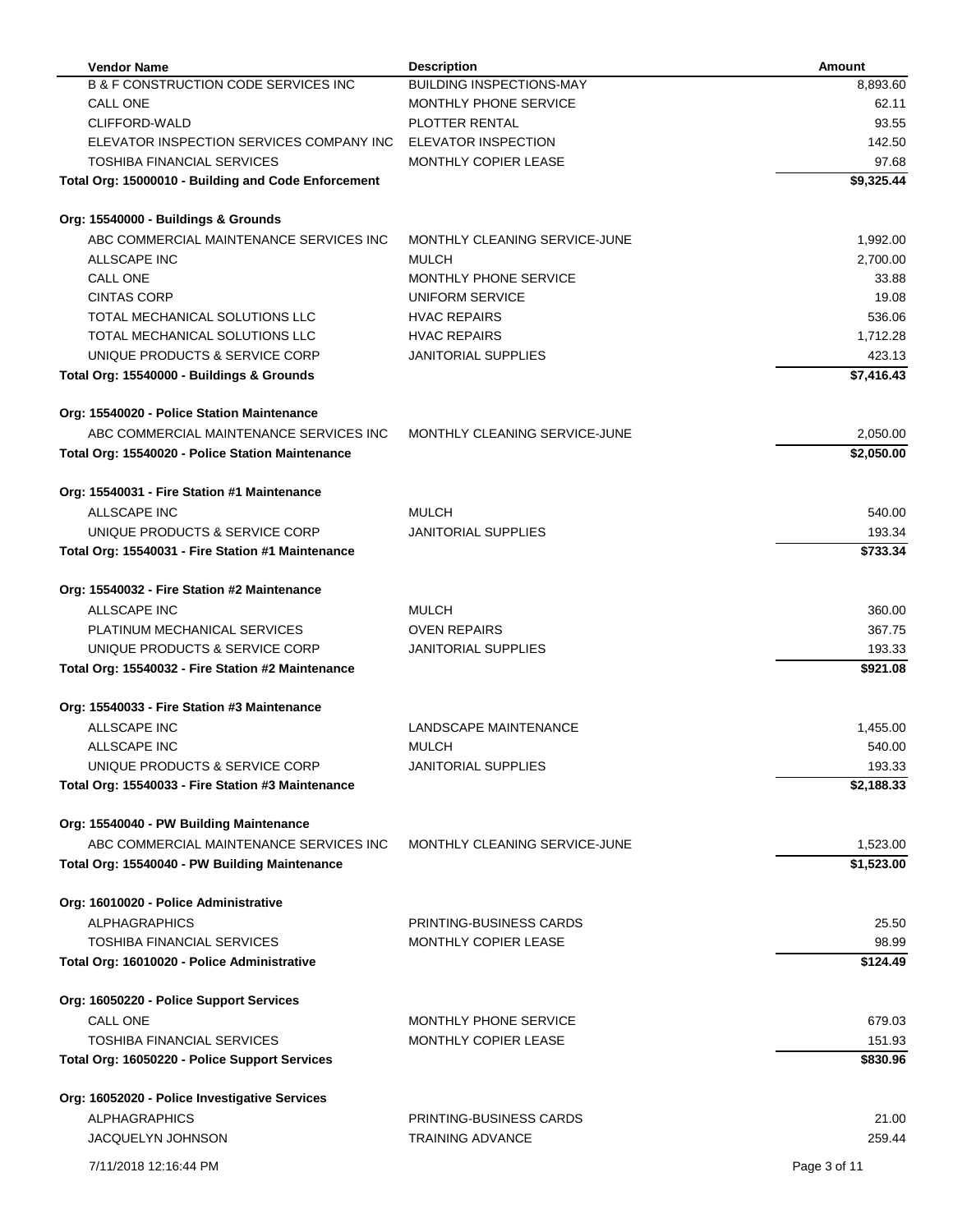| <b>Vendor Name</b>                                  | <b>Description</b>          | <b>Amount</b> |
|-----------------------------------------------------|-----------------------------|---------------|
| PASQUALE GAPASTIONE                                 | REIMB-TRAINING EXPENSES     | 90.00         |
| RAYMOND O'HERRON CO INC                             | UNIFORM ALLOWANCE           | 220.88        |
| <b>TIMOTHY GREEN</b>                                | <b>TRAINING ADVANCE</b>     | 259.44        |
| <b>TOSHIBA FINANCIAL SERVICES</b>                   | <b>MONTHLY COPIER LEASE</b> | 98.99         |
| TRANSUNION RISK AND ALTERNATIVE DATA                | MONTHLY ACCESS FEE-JUNE     | 287.75        |
| UNIVERSITY OF ILLINOIS                              | <b>FORENSIC TESTING</b>     | 825.00        |
| Total Org: 16052020 - Police Investigative Services |                             | \$2,062.50    |
| Org: 16053020 - Traffic Patrol Services             |                             |               |
| AFTERMATH INC                                       | <b>HAZ MAT CLEANING</b>     | 105.00        |
| <b>ALPHAGRAPHICS</b>                                | PRINTING-BUSINESS CARDS     | 57.25         |
| ANGELA SMITH                                        | <b>TRAINING ADVANCE</b>     | 25.70         |
| <b>BRADLEY CALIENDO</b>                             | <b>TRAINING ADVANCE</b>     | 72.50         |
| <b>COLLEGE OF DUPAGE</b>                            | POLICE TRAINING             | 125.00        |
| <b>GOLDEN RULE CREATIONS</b>                        | UNIFORM PATCHES             | 740.68        |
| <b>JAMES CRAIG</b>                                  | <b>TRAINING ADVANCE</b>     | 25.70         |
| <b>JUSTIN LONG</b>                                  | <b>TRAINING ADVANCE</b>     | 46.88         |
| <b>KAYTE WITTEN</b>                                 | <b>TRAINING ADVANCE</b>     | 33.90         |
| NORTH EAST MULTI REGIONAL TRAINING                  | POLICE TRAINING             | 375.00        |
| NORTH EAST MULTI REGIONAL TRAINING                  | POLICE TRAINING             | 500.00        |
| NORTHWESTERN UNIV CENTER FOR PUBLIC                 | POLICE TRAINING             | 3,600.00      |
| RAYMOND O'HERRON CO INC                             | UNIFORM ALLOWANCE           | 40.00         |
| RAYMOND O'HERRON CO INC                             | UNIFORM ALLOWANCE           | 63.00         |
| RAYMOND O'HERRON CO INC                             | UNIFORM ALLOWANCE           | 317.89        |
| RAYMOND O'HERRON CO INC                             | UNIFORM ALLOWANCE           | 810.53        |
| RAYMOND O'HERRON CO INC                             | UNIFORM ALLOWANCE           | 811.08        |
| <b>TOSHIBA FINANCIAL SERVICES</b>                   | <b>MONTHLY COPIER LEASE</b> | 98.99         |
|                                                     |                             | \$7,849.10    |
| Total Org: 16053020 - Traffic Patrol Services       |                             |               |
| Org: 16560031 - Fire Administrative                 |                             |               |
| CALL ONE                                            | MONTHLY PHONE SERVICE       | 435.03        |
| RAYMOND O'HERRON CO INC                             | UNIFORM ALLOWANCE           | 69.90         |
| TOSHIBA FINANCIAL SERVICES                          | <b>MONTHLY COPIER LEASE</b> | 98.99         |
| Total Org: 16560031 - Fire Administrative           |                             | \$603.92      |
| Org: 16562000 - Firefighting/Investigation          |                             |               |
| <b>CHRIS STRYSZAK</b>                               | REIMB-RUNNING SHOES         | 70.03         |
| <b>JEFF NAUMANN</b>                                 | REIMB-RUNNING SHOES         | 116.10        |
| RAYMOND O'HERRON CO INC                             | UNIFORM ALLOWANCE           | 34.95         |
| RAYMOND O'HERRON CO INC                             | UNIFORM ALLOWANCE           | 69.90         |
| RAYMOND O'HERRON CO INC                             | UNIFORM ALLOWANCE           | 76.90         |
| RAYMOND O'HERRON CO INC                             | UNIFORM ALLOWANCE           | 84.99         |
| RAYMOND O'HERRON CO INC                             | UNIFORM ALLOWANCE           | 143.97        |
| RAYMOND O'HERRON CO INC                             | UNIFORM ALLOWANCE           | 241.70        |
| Total Org: 16562000 - Firefighting/Investigation    |                             | \$838.54      |
| Org: 16564000 - Homeland Security                   |                             |               |
| CALL ONE                                            | MONTHLY PHONE SERVICE       | 56.46         |
| Total Org: 16564000 - Homeland Security             |                             | \$56.46       |
|                                                     |                             |               |
| Org: 16565000 - Medical/Rescue Services             |                             |               |
| <b>BOUND TREE MEDICAL LLC</b>                       | <b>EMS SUPPLIES</b>         | 69.90         |
| <b>COMCAST</b>                                      | <b>EMS COMMUNICATIONS</b>   | 56.97         |
| KURTZ PARAMEDIC SERVICE INC                         | AMBULANCE BILLING-MAY       | 857.96        |
| KURTZ PARAMEDIC SERVICE INC                         | AMBULANCE BILLING-MAY       | 860.20        |
| 7/11/2018 12:16:44 PM                               |                             | Page 4 of 11  |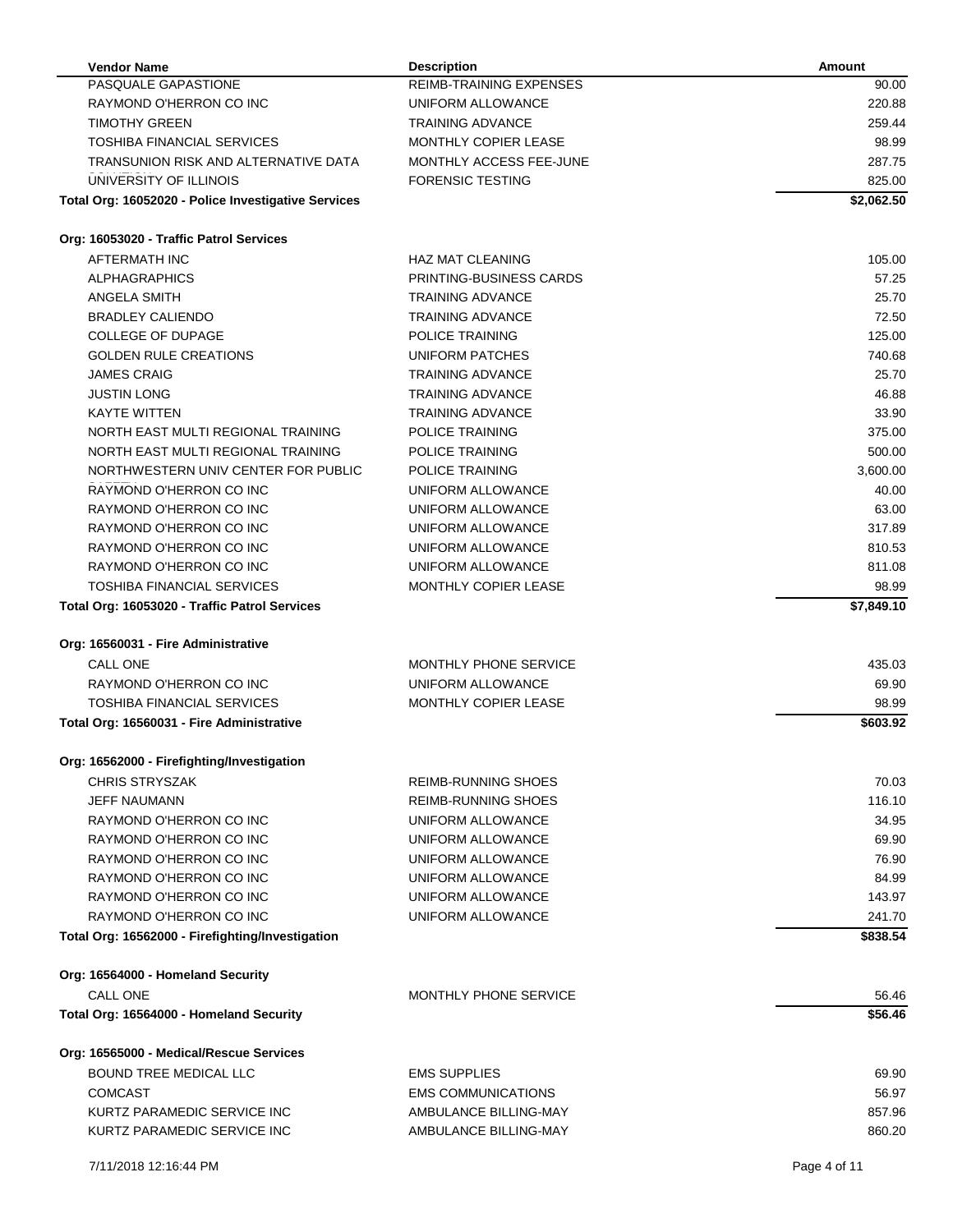| <b>Vendor Name</b>                                   | <b>Description</b>            | Amount       |
|------------------------------------------------------|-------------------------------|--------------|
| Total Org: 16565000 - Medical/Rescue Services        |                               | \$1,845.03   |
|                                                      |                               |              |
| Org: 17010040 - Public Works Administrative          |                               |              |
| <b>ALPHAGRAPHICS</b>                                 | PRINTING-ENVELOPES            | 32.73        |
| CALL ONE                                             | MONTHLY PHONE SERVICE         | 158.16       |
| CLIFFORD-WALD                                        | <b>MONTHLY PRINTER RENTAL</b> | 155.60       |
| JAMES MIXA                                           | <b>REIMB-CDL RENEWAL</b>      | 60.00        |
| <b>JONATHAN MUIR</b>                                 | REIMB-CLOTHING ALLOWANCE      | 63.75        |
| MURRAY AND TRETTEL INC                               | DAILY WEATHER FORECASTS       | 1,100.00     |
| TOSHIBA FINANCIAL SERVICES                           | <b>MONTHLY COPIER LEASE</b>   | 98.99        |
| Total Org: 17010040 - Public Works Administrative    |                               | \$1,669.23   |
| Org: 17031720 - Traffic Signs and Lines              |                               |              |
| MCMASTER-CARR SUPPLY CO                              | <b>BOLTS</b>                  | 33.37        |
| MCMASTER-CARR SUPPLY CO                              | <b>DUCT TAPE</b>              | 42.44        |
| Total Org: 17031720 - Traffic Signs and Lines        |                               | \$75.81      |
|                                                      |                               |              |
| Org: 17031721 - Street Lights & Traffic Signal       |                               |              |
| ALLIED ELECTRONICS INC                               | ELECTRICAL SUPPLIES           | 151.86       |
| <b>CONSTELLATION NEWENERGY</b>                       | <b>ELECTRICITY</b>            | 130.45       |
| <b>CONSTELLATION NEWENERGY</b>                       | <b>ELECTRICITY</b>            | 6,856.01     |
| <b>GRAYBAR ELECTRIC CO INC</b>                       | STREETLIGHT FIXTURES          | 17,811.08    |
| Total Org: 17031721 - Street Lights & Traffic Signal |                               | \$24,949.40  |
| Org: 17031722 - Snow and Ice Control                 |                               |              |
| PRECISE MOBILE RESOURCE MANAGEMENT LLC               | ANNUAL SOFTWARE SUBSCRIPTION  | 1,440.00     |
| Total Org: 17031722 - Snow and Ice Control           |                               | \$1,440.00   |
|                                                      |                               |              |
| Org: 17031723 - Street & Sidewalk Maintenance        |                               |              |
| <b>BLUFF CITY MATERIALS INC</b>                      | <b>DUMP FEES</b>              | 23.33        |
| <b>BLUFF CITY MATERIALS INC</b>                      | DUMP FEES                     | 23.34        |
| <b>BLUFF CITY MATERIALS INC</b>                      | <b>DUMP FEES</b>              | 140.00       |
| <b>BLUFF CITY MATERIALS INC</b>                      | <b>DUMP FEES</b>              | 140.00       |
| <b>BLUFF CITY MATERIALS INC</b>                      | <b>DUMP FEES</b>              | 420.00       |
| PROTACK LLC                                          | <b>ASPHALT</b>                | 401.45       |
| PROTACK LLC                                          | <b>ASPHALT</b>                | 443.52       |
| <b>TERMINAL SUPPLY INC</b>                           | <b>WORK LAMP</b>              | 91.63        |
| Total Org: 17031723 - Street & Sidewalk Maintenance  |                               | \$1,683.27   |
| Org: 17031725 - Street Cleaning                      |                               |              |
| PRECISE MOBILE RESOURCE MANAGEMENT LLC               | ANNUAL SOFTWARE SUBSCRIPTION  | 360.00       |
| Total Org: 17031725 - Street Cleaning                |                               | \$360.00     |
| Org: 17032740 - Forestry Operations                  |                               |              |
| <b>RENTALMAX LLC</b>                                 | SAFETY GLASSES                | 34.99        |
| Total Org: 17032740 - Forestry Operations            |                               | \$34.99      |
|                                                      |                               |              |
| Org: 17032741 - Public Grounds                       |                               |              |
| LANDSCAPE CONCEPTS MANAGEMENT INC                    | LANDSCAPE MAINTENANCE         | 1,424.00     |
| RENTALMAX LLC                                        | STUMP GRINDER RENTAL          | 238.56       |
| ROYAL OAKS CORP                                      | AQUATIC WEED CONTROL          | 778.00       |
| <b>RUSSO POWER EQUIPMENT</b>                         | <b>SPRAYER REPAIRS</b>        | 84.36        |
| SITEONE LANDSCAPE SUPPLY HOLDING LLC                 | <b>PLANTS</b>                 | 232.50       |
| SITEONE LANDSCAPE SUPPLY HOLDING LLC                 | <b>PLANTS</b>                 | 256.50       |
| Total Org: 17032741 - Public Grounds                 |                               | \$3,013.92   |
| 7/11/2018 12:16:44 PM                                |                               | Page 5 of 11 |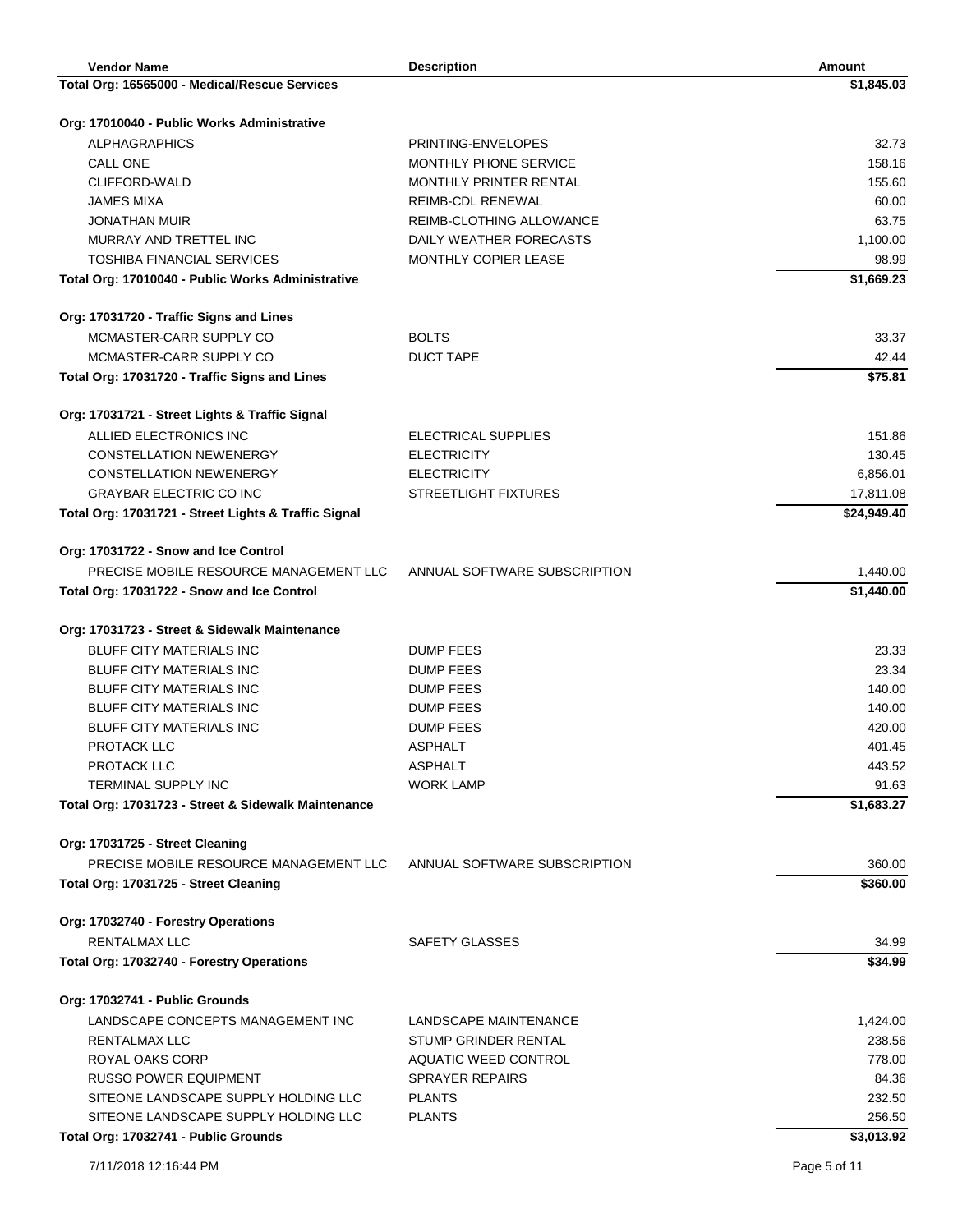| <b>Vendor Name</b>                                                             | <b>Description</b>                        | <b>Amount</b>             |
|--------------------------------------------------------------------------------|-------------------------------------------|---------------------------|
|                                                                                |                                           |                           |
| Org: 17032742 - Streams Subdivision Maint                                      |                                           |                           |
| ROYAL OAKS CORP                                                                | AQUATIC WEED CONTROL                      | 1,367.00                  |
| Total Org: 17032742 - Streams Subdivision Maint                                |                                           | \$1,367.00                |
| Org: 18015000 - Wireless Alarm Network                                         |                                           |                           |
| DU-COMM                                                                        | <b>ALARM MONITORING FEE</b>               | 26,922.00                 |
| <b>VILLAGE OF WINFIELD</b>                                                     | <b>ALARM MONITORING FEES</b>              | 8,736.00                  |
| Total Org: 18015000 - Wireless Alarm Network                                   |                                           | \$35,658.00               |
| Org: 18050130 - Senior Citizens Programs                                       |                                           |                           |
| <b>HOUSING ASSISTANCE</b>                                                      | <b>COMMUNITY ASSISTANCE</b>               | 10,360.00                 |
| Total Org: 18050130 - Senior Citizens Programs                                 |                                           | \$10,360.00               |
| <b>Total Fund: 100 - General Fund</b>                                          |                                           | \$251,854.25              |
| Fund: 200 - Motor Fuel Tax Fund                                                |                                           |                           |
| Org: 20085010 - Motor Fuel Tax Capital Project                                 |                                           |                           |
| R W DUNTEMAN COMPANY                                                           | 2018 R,S,W REHAB PROGRAM                  | 73,475.34                 |
| Total Org: 20085010 - Motor Fuel Tax Capital Project                           |                                           | \$73,475.34               |
| Total Fund: 200 - Motor Fuel Tax Fund                                          |                                           | \$73,475.34               |
| Fund: 272 - TIF 2 Main St Redevlpmnt Fund                                      |                                           |                           |
| Org: 27240010 - TIF 2 Main St Redevelop Exp                                    |                                           |                           |
| ASSOCIATED PROPERTY COUNSELORS LTD                                             | APPRAISAL FEE-121 N CROSS                 | 6,300.00                  |
| <b>CCS INTERNATIONAL INC</b>                                                   | DOWNTOWN STREETSCAPE PLAN-PHASE 2         | 4,569.60                  |
| <b>CCS INTERNATIONAL INC</b>                                                   | DOWNTOWN STREETSCAPE PLAN-PHASE 2         | 5,913.60                  |
| DOWNTOWN WHEATON ASSOC                                                         | PROPERTY TAX DISTRIBUTION                 | 4,198.29                  |
| LANDMARK CONTRACTORS INC                                                       | DOWNTOWN STREETSCAPE PLAN-PHASE 1         | 360,850.14                |
| LAW OFFICES OF ROBERT G BLACK, PC                                              | LEGAL SERVICES-JUNE                       | 741.00                    |
| ROBBINS SCHWARTZ NICHOLAS LIFTON & TAYLOR PROPERTY ASSESSMENT REVIEW           |                                           | 112.50                    |
| Total Org: 27240010 - TIF 2 Main St Redevelop Exp                              |                                           | \$382,685.13              |
| Total Fund: 272 - TIF 2 Main St Redevlpmnt Fund                                |                                           | \$382,685.13              |
| Fund: 300 - Debt Service Fund                                                  |                                           |                           |
| Org: 30000010 - Debt Service Expenditures                                      |                                           |                           |
| US BANK                                                                        | 2003A G.O. BONDS-PAYING AGENT FEES        | 275.00                    |
| Total Org: 30000010 - Debt Service Expenditures                                |                                           | \$275.00                  |
| Total Fund: 300 - Debt Service Fund                                            |                                           | \$275.00                  |
| Fund: 400 - Capital Projects Fund                                              |                                           |                           |
| Org: 40085010 - Capital Projects Expense                                       |                                           |                           |
| <b>CCS INTERNATIONAL INC</b>                                                   | DOWNTOWN STREETSCAPE PLAN-PHASE 2         | 745.28                    |
| <b>CCS INTERNATIONAL INC</b>                                                   | DOWNTOWN STREETSCAPE PLAN-PHASE 2         | 964.48                    |
| ILLINOIS DEPARTMENT OF TRANSPORTATION                                          | PAVEMENT RESURFACING-WEST STREET          | 20,088.91                 |
| LANDMARK CONTRACTORS INC                                                       | DOWNTOWN STREETSCAPE PLAN-PHASE 1         | 307,390.86                |
| R W DUNTEMAN COMPANY                                                           | 2018 R,S,W REHAB PROGRAM                  | 82,378.58                 |
| THOMAS ENGINEERING GROUP LLC                                                   | ENGINEERING SERVICES-LAFO PROJECT         | 3,489.50                  |
| THOMAS ENGINEERING GROUP LLC<br>Total Org: 40085010 - Capital Projects Expense | ENGINEERING SERVICES-PHASE 2 LAFO PROJECT | 10,953.39<br>\$426,011.00 |
|                                                                                |                                           |                           |
| Total Fund: 400 - Capital Projects Fund                                        |                                           | \$426,011.00              |
| 7/11/2018 12:16:44 PM                                                          |                                           | Page 6 of 11              |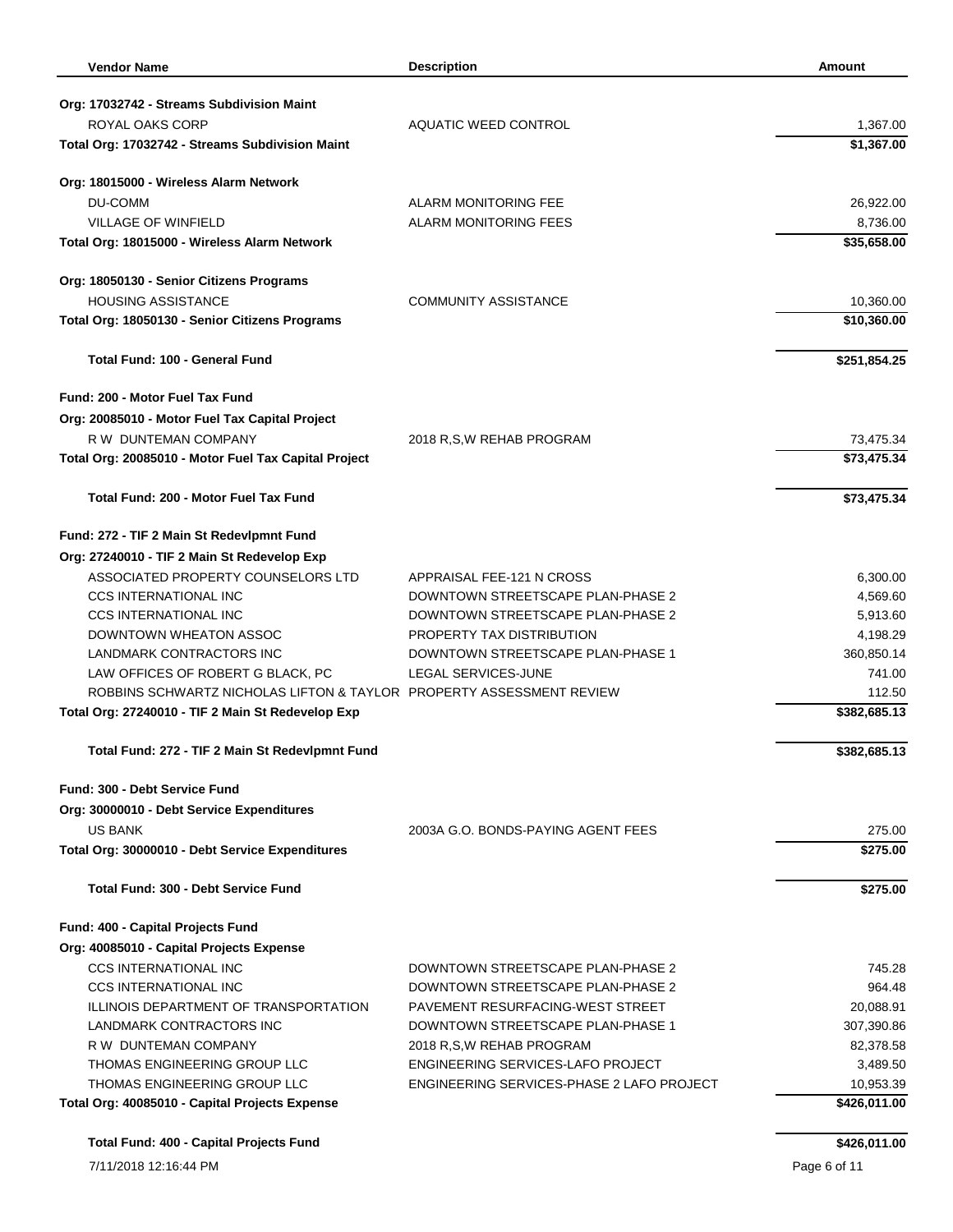| Fund: 500 - Water Fund                              |                                          |                |
|-----------------------------------------------------|------------------------------------------|----------------|
| Org: 50007000 - Water Revenue                       |                                          |                |
| <b>SYNERGY BUILDERS</b>                             | REF ESCROW-2034 CHATHAM DR               | 75.00          |
| <b>SYNERGY BUILDERS</b>                             | REF ESCROW-2034 CHATHAM DR               | 230.00         |
| <b>SYNERGY BUILDERS</b>                             | REF ESCROW-2034 CHATHAM DR               | 2,150.00       |
| Total Org: 50007000 - Water Revenue                 |                                          | \$2,455.00     |
| Org: 50055045 - Water Building Maintenance          |                                          |                |
| ABC COMMERCIAL MAINTENANCE SERVICES INC             | MONTHLY CLEANING SERVICE-JUNE            | 330.00         |
| JOHNSON CONTROLS FIRE PROTECTION LP                 | SECURITY ALARM MAINTENANCE               | 1,142.57       |
| <b>WW GRAINGER INC</b>                              | <b>DRAIN VALVE</b>                       | 120.50         |
| Total Org: 50055045 - Water Building Maintenance    |                                          | \$1,593.07     |
| Org: 50070010 - Water Administrative                |                                          |                |
| CALL ONE                                            | <b>MONTHLY PHONE SERVICE</b>             | 255.64         |
| MCMASTER-CARR SUPPLY CO                             | SAFETY GUARD                             | 95.47          |
| <b>TOSHIBA FINANCIAL SERVICES</b>                   | <b>MONTHLY COPIER LEASE</b>              | 96.47          |
| Total Org: 50070010 - Water Administrative          |                                          | \$447.58       |
| Org: 50070350 - Water Supply and Pumping            |                                          |                |
| <b>BATTERIES PLUS</b>                               | <b>BATTERIES</b>                         | -785.25        |
| <b>BATTERIES PLUS</b>                               | <b>BATTERIES</b>                         | 872.50         |
| DUPAGE WATER COMMISSION                             | OPERATION & MAINTENANCE COSTS-JUNE       | 684,451.82     |
| SUBURBAN LABORATORIES INC                           | <b>WATER SAMPLES</b>                     | 1,385.38       |
| <b>USA BLUE BOOK</b>                                | <b>LAB REAGENTS</b>                      | 232.21         |
| Total Org: 50070350 - Water Supply and Pumping      |                                          | \$686,156.66   |
| Org: 50070360 - Water Distribution & Services       |                                          |                |
| <b>BLUFF CITY MATERIALS INC</b>                     | <b>DUMP FEES</b>                         | 46.66          |
| <b>BLUFF CITY MATERIALS INC</b>                     | DUMP FEES                                | 140.00         |
| <b>BLUFF CITY MATERIALS INC</b>                     | <b>DUMP FEES</b>                         | 140.00         |
| <b>BLUFF CITY MATERIALS INC</b>                     | <b>DUMP FEES</b>                         | 420.00         |
| MCMASTER-CARR SUPPLY CO                             | <b>WIRE BRUSHES</b>                      | 64.91          |
| <b>VCNA PRAIRIE LLC</b>                             | <b>CONCRETE</b>                          | 898.40         |
| Total Org: 50070360 - Water Distribution & Services |                                          | \$1,709.97     |
| Org: 50070370 - Water Valves                        |                                          |                |
| <b>USA BLUE BOOK</b>                                | <b>VALVE MARKERS</b>                     | 222.03         |
| Total Org: 50070370 - Water Valves                  |                                          | \$222.03       |
| Org: 50070380 - Water Hydrants                      |                                          |                |
| <b>BARN OWL FEED &amp; GARDEN</b>                   | LP GAS                                   | 55.56          |
| Total Org: 50070380 - Water Hydrants                |                                          | \$55.56        |
| Org: 50085000 - Water Capital Projects              |                                          |                |
| JOSEPH J HENDERSON & SON INC                        | <b>GENERATOR REPLACEMENT COUNTRYSIDE</b> | 120,046.35     |
| R W DUNTEMAN COMPANY                                | 2018 R,S,W REHAB PROGRAM                 | 291,889.20     |
| Total Org: 50085000 - Water Capital Projects        |                                          | \$411,935.55   |
| Total Fund: 500 - Water Fund                        |                                          | \$1,104,575.42 |
| Fund: 510 - Sanitary Sewer Fund                     |                                          |                |
| Org: 51070010 - Sanitary Sewer Administrative       |                                          |                |
| <b>BRIAN PAPENBROK</b>                              | REIMB-CLOTHING ALLOWANCE                 | 145.70         |
| 7/11/2018 12:16:44 PM                               |                                          | Page 7 of 11   |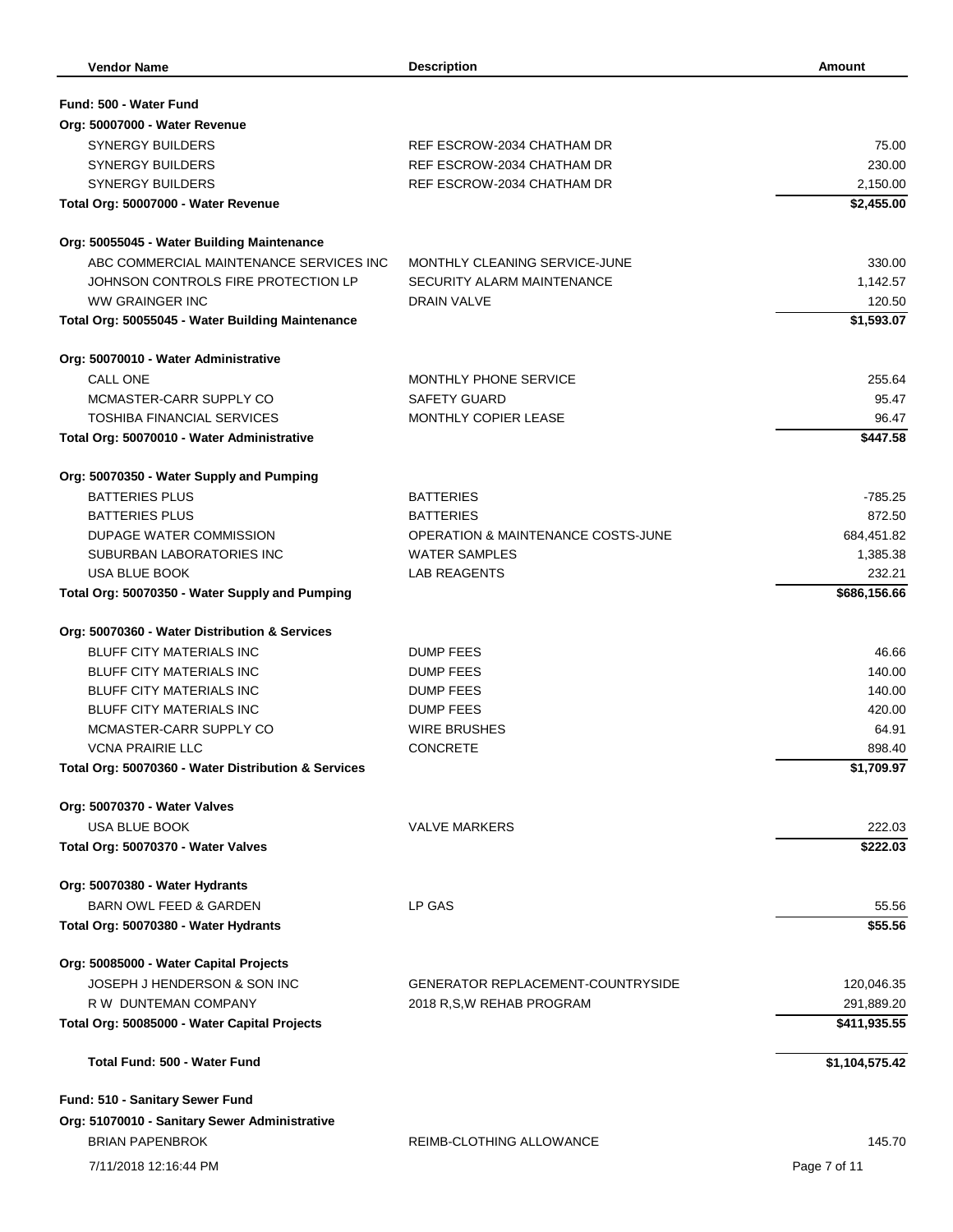| <b>Vendor Name</b>                                   | <b>Description</b>                              | <b>Amount</b> |
|------------------------------------------------------|-------------------------------------------------|---------------|
| <b>CALL ONE</b>                                      | MONTHLY PHONE SERVICE                           | 8.47          |
| <b>JASON HARDTKE</b>                                 | REIMB-CLOTHING ALLOWANCE                        | 14.31         |
| <b>JASON HARDTKE</b>                                 | REIMB-CLOTHING ALLOWANCE                        | 60.43         |
| Total Org: 51070010 - Sanitary Sewer Administrative  |                                                 | \$228.91      |
| Org: 51070420 - Sanitary Sewer Maintenance           |                                                 |               |
| <b>BARN OWL FEED &amp; GARDEN</b>                    | LP GAS                                          | 74.07         |
| <b>CONTRACTOR EQUIPMENT &amp; SUPPLY</b>             | <b>CURE &amp; SEAL</b>                          | 130.00        |
| DYNEGY ENERGY SERVICES INC LLC                       | <b>ELECTRICITY</b>                              | 287.52        |
| EJ EQUIPMENT INC                                     | <b>FREIGHT CHARGES</b>                          | 115.70        |
| EJ EQUIPMENT INC                                     | <b>TIRES</b>                                    | 299.00        |
| <b>SUSAN SPRIET</b>                                  | <b>GROUT</b>                                    | 680.50        |
| Total Org: 51070420 - Sanitary Sewer Maintenance     |                                                 | \$1,586.79    |
| Org: 51085000 - SanitarySewer Capital Projects       |                                                 |               |
| <b>BURKE LLC</b>                                     | LIFT STATION REHABILITATION                     | 160,821.90    |
| <b>CCS INTERNATIONAL INC</b>                         | DOWNTOWN STREETSCAPE PLAN-PHASE 2               | 125.12        |
| <b>CCS INTERNATIONAL INC</b>                         | DOWNTOWN STREETSCAPE PLAN-PHASE 2               | 161.92        |
| SUBURBAN GENERAL CONSTRUCTION INC                    | SANITARY SEWER REPAIR                           | 6,950.00      |
| Total Org: 51085000 - SanitarySewer Capital Projects |                                                 | \$168,058.94  |
| Total Fund: 510 - Sanitary Sewer Fund                |                                                 | \$169,874.64  |
| Fund: 515 - Storm Sewer Fund                         |                                                 |               |
| Org: 51570010 - Storm Sewer Administrative           |                                                 |               |
| <b>CALL ONE</b>                                      | MONTHLY PHONE SERVICE                           | 8.47          |
| Total Org: 51570010 - Storm Sewer Administrative     |                                                 | \$8.47        |
| Org: 51570440 - Storm Sewer Maintenance              |                                                 |               |
| <b>BARN OWL FEED &amp; GARDEN</b>                    | LP GAS                                          | 74.07         |
| <b>BLUFF CITY MATERIALS INC</b>                      | <b>DUMP FEES</b>                                | 23.33         |
| <b>BLUFF CITY MATERIALS INC</b>                      | <b>DUMP FEES</b>                                | 23.34         |
| BLUFF CITY MATERIALS INC                             | DUMP FEES                                       | 140.00        |
| <b>BLUFF CITY MATERIALS INC</b>                      | <b>DUMP FEES</b>                                | 140.00        |
| <b>BLUFF CITY MATERIALS INC</b>                      | <b>DUMP FEES</b>                                | 420.00        |
| <b>CONTRACTOR EQUIPMENT &amp; SUPPLY</b>             | <b>CURE &amp; SEAL</b>                          | 130.00        |
| EJ EQUIPMENT INC                                     | <b>TIRES</b>                                    | 299.00        |
| <b>SUSAN SPRIET</b>                                  | <b>GROUT</b>                                    | 680.50        |
| Total Org: 51570440 - Storm Sewer Maintenance        |                                                 | \$1,930.24    |
| Org: 51585000 - Storm Sewer Capital Projects         |                                                 |               |
| ENGINEERING RESOURCE ASSOCIATES INC                  | FLOOD PRONE AREA STUDIES-HARRISON               | 4,285.88      |
| V3 COMPANIES OF ILLINOIS LTD                         | FLOOD PRONE AREA STUDIES-ERIE/MAYO              | 2,224.57      |
| WEBSTER MCGRATH & AHLBERG LTD                        | FLOOD PRONE AREA STUDIES-JEFFERSON/MADISON/PARK | 5,081.25      |
| Total Org: 51585000 - Storm Sewer Capital Projects   |                                                 | \$11,591.70   |
| Total Fund: 515 - Storm Sewer Fund                   |                                                 | \$13,530.41   |
| Fund: 520 - Parking Fund                             |                                                 |               |
| Org: 52055062 - Metra Train Stations                 |                                                 |               |
| ABC COMMERCIAL MAINTENANCE SERVICES INC              | MONTHLY CLEANING SERVICE-JUNE                   | 630.00        |
| FOX TOWN PLUMBING INC                                | <b>PLUMBING REPAIRS</b>                         | 215.13        |
| Total Org: 52055062 - Metra Train Stations           |                                                 | \$845.13      |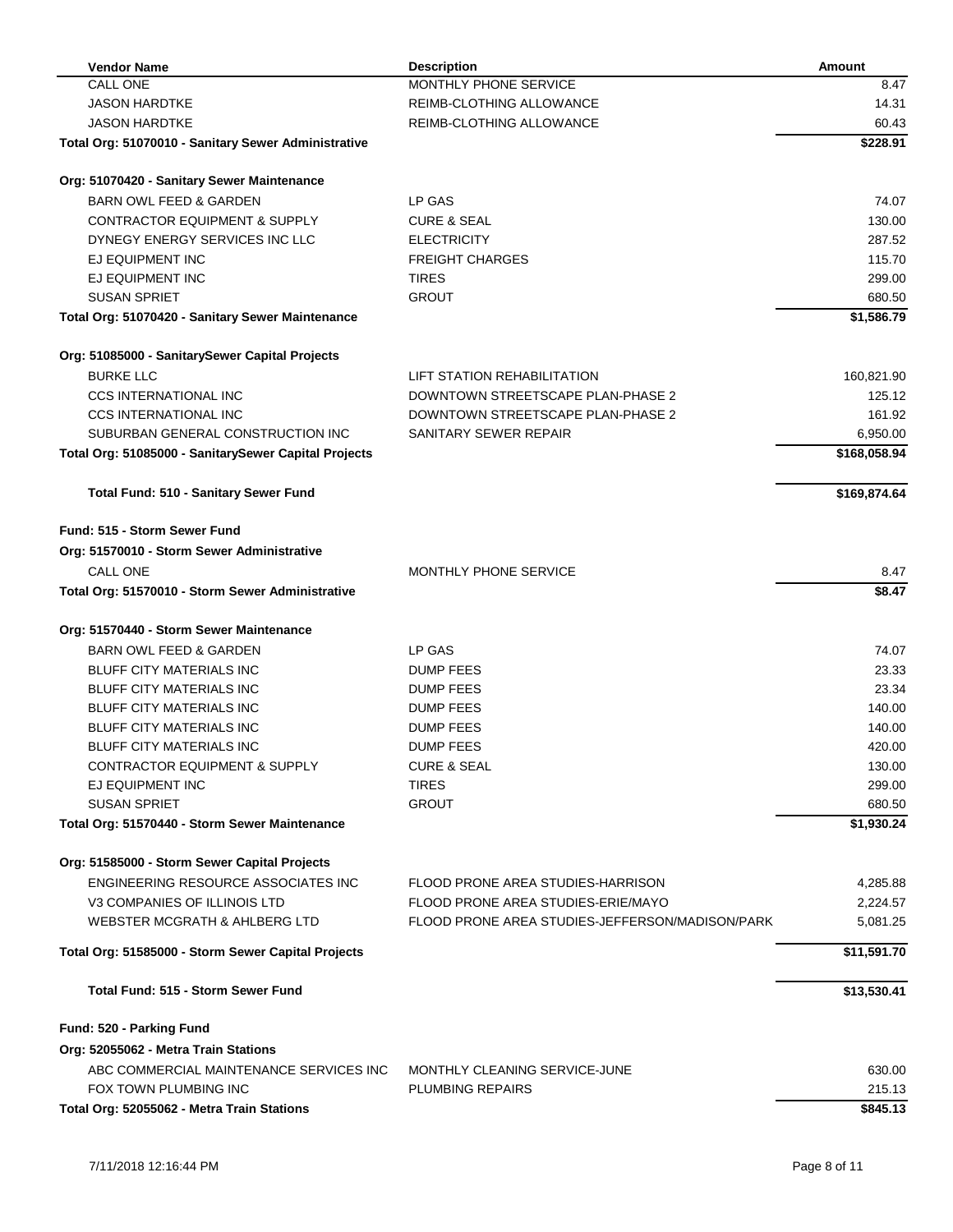| <b>Vendor Name</b>                            | <b>Description</b>            | <b>Amount</b> |
|-----------------------------------------------|-------------------------------|---------------|
| Org: 52055064 - Parking Garages               |                               |               |
| ABC COMMERCIAL MAINTENANCE SERVICES INC       | MONTHLY CLEANING SERVICE-JUNE | 200.00        |
| <b>CALL ONE</b>                               | MONTHLY PHONE SERVICE         | 126.19        |
| Total Org: 52055064 - Parking Garages         |                               | \$326.19      |
| Org: 52060220 - Parking CBD Enforcement       |                               |               |
| <b>OMNIPARK INC</b>                           | PARKING ENFORCEMENT SOFTWARE  | 239.00        |
| Total Org: 52060220 - Parking CBD Enforcement |                               | \$239.00      |
| Total Fund: 520 - Parking Fund                |                               | \$1,410.32    |
| Fund: 600 - Municipal Garage Fund             |                               |               |
| Org: 60070647 - Municipal Garage Expense      |                               |               |
| AA AUTO GLASS SERVICE                         | WINDSHIELD REPAIR #347        | 287.15        |
| ATLAS COPCO USA HOLDINGS INC                  | <b>DRAIN KIT</b>              | 37.70         |
| AUTO TECH CENTERS INC                         | <b>TIRES</b>                  | 565.46        |
| <b>BONNELL INDUSTRIES INC</b>                 | <b>BOLTS</b>                  | 222.00        |
| <b>BUMPER TO BUMPER WHEATON</b>               | <b>BRAKE FLUID</b>            | 11.67         |
| <b>BUMPER TO BUMPER WHEATON</b>               | <b>BRAKE FLUID RETURNED</b>   | $-7.78$       |
| <b>BUMPER TO BUMPER WHEATON</b>               | <b>HOSE #1519</b>             | 8.67          |
| BUMPER TO BUMPER WHEATON                      | <b>MOTOR TUNE UP</b>          | 47.34         |
| BUMPER TO BUMPER WHEATON                      | PIPE SEALANT                  | 27.38         |
| <b>BUMPER TO BUMPER WHEATON</b>               | <b>REPAIR PARTS #110</b>      | 79.35         |
| <b>BUMPER TO BUMPER WHEATON</b>               | REPAIR PARTS #335             | 171.49        |
| BUMPER TO BUMPER WHEATON                      | <b>REPAIR PARTS#7</b>         | 373.99        |
| <b>BUMPER TO BUMPER WHEATON</b>               | <b>REPAIR PARTS #8</b>        | 180.47        |
| <b>BUMPER TO BUMPER WHEATON</b>               | <b>REPAIR PARTS #899</b>      | 12.18         |
| <b>BUMPER TO BUMPER WHEATON</b>               | SPARK PLUGS #1519             | 2.31          |
| <b>BUMPER TO BUMPER WHEATON</b>               | WASHER #942                   | 4.38          |
| <b>CALL ONE</b>                               | MONTHLY PHONE SERVICE         | 28.23         |
| <b>CINTAS CORP</b>                            | UNIFORM SERVICE               | 57.57         |
| <b>CINTAS CORP</b>                            | UNIFORM SERVICE               | 62.12         |
| <b>CINTAS CORP</b>                            | UNIFORM SERVICE               | 86.73         |
| CITY LIMITS SYSTEMS INC                       | <b>TRUCK SOAP</b>             | 805.60        |
| <b>FLEET SAFETY SUPPLY</b>                    | <b>OPTICOM EMITTER #930</b>   | 1,268.41      |
| FOSTER COACH SALES INC                        | REPAIR PARTS #942             | 55.14         |
| FOSTER COACH SALES INC                        | REPAIR PARTS #942             | 102.20        |
| <b>GLOBAL EMERGENCY PRODUCTS INC</b>          | <b>REPAIR PARTS</b>           | 74.67         |
| <b>GLOBAL EMERGENCY PRODUCTS INC</b>          | REPAIR PARTS #920             | 36.40         |
| <b>GLOBAL EMERGENCY PRODUCTS INC</b>          | REPAIR PARTS #920             | 229.06        |
| HAGGERTY FORD                                 | <b>REPAIR PARTS #78</b>       | 150.11        |
| <b>HAGGERTY FORD</b>                          | <b>REPAIR PARTS #901</b>      | 79.95         |
| <b>HAGGERTY FORD</b>                          | <b>REPAIR PARTS #911</b>      | 44.44         |
| HENDERSON PRODUCTS INC                        | <b>REPAIR PARTS #55</b>       | 72.85         |
| <b>HOLSTEIN'S GARAGE</b>                      |                               |               |
| JERRY HAGGERTY CHEVROLET                      | <b>VEHICLE INSPECTIONS</b>    | 542.00        |
|                                               | MIRROR KIT #75                | 88.64         |
| JERRY HAGGERTY CHEVROLET                      | <b>REPAIR PARTS #358</b>      | 461.54        |
| JX EXTERPRISES INC                            | <b>REPAIR PARTS #53</b>       | 169.99        |
| <b>MARTIN IMPLEMENT SALES INC</b>             | <b>REPAIR PARTS #134</b>      | 113.20        |
| MARTIN IMPLEMENT SALES INC                    | REPAIR PARTS #134             | 1,610.71      |
| <b>MCCANN INDUSTRIES INC</b>                  | <b>FILTERS</b>                | 223.65        |
| <b>MCCANN INDUSTRIES INC</b>                  | <b>REPAIR PARTS #134</b>      | 117.45        |
| MCMASTER-CARR SUPPLY CO                       | DRILL BIT                     | 24.38         |
| MCMASTER-CARR SUPPLY CO                       | DRILL PRESS COVER             | 4.10          |
| MCMASTER-CARR SUPPLY CO                       | <b>HOSE FITTING RETURNED</b>  | $-23.24$      |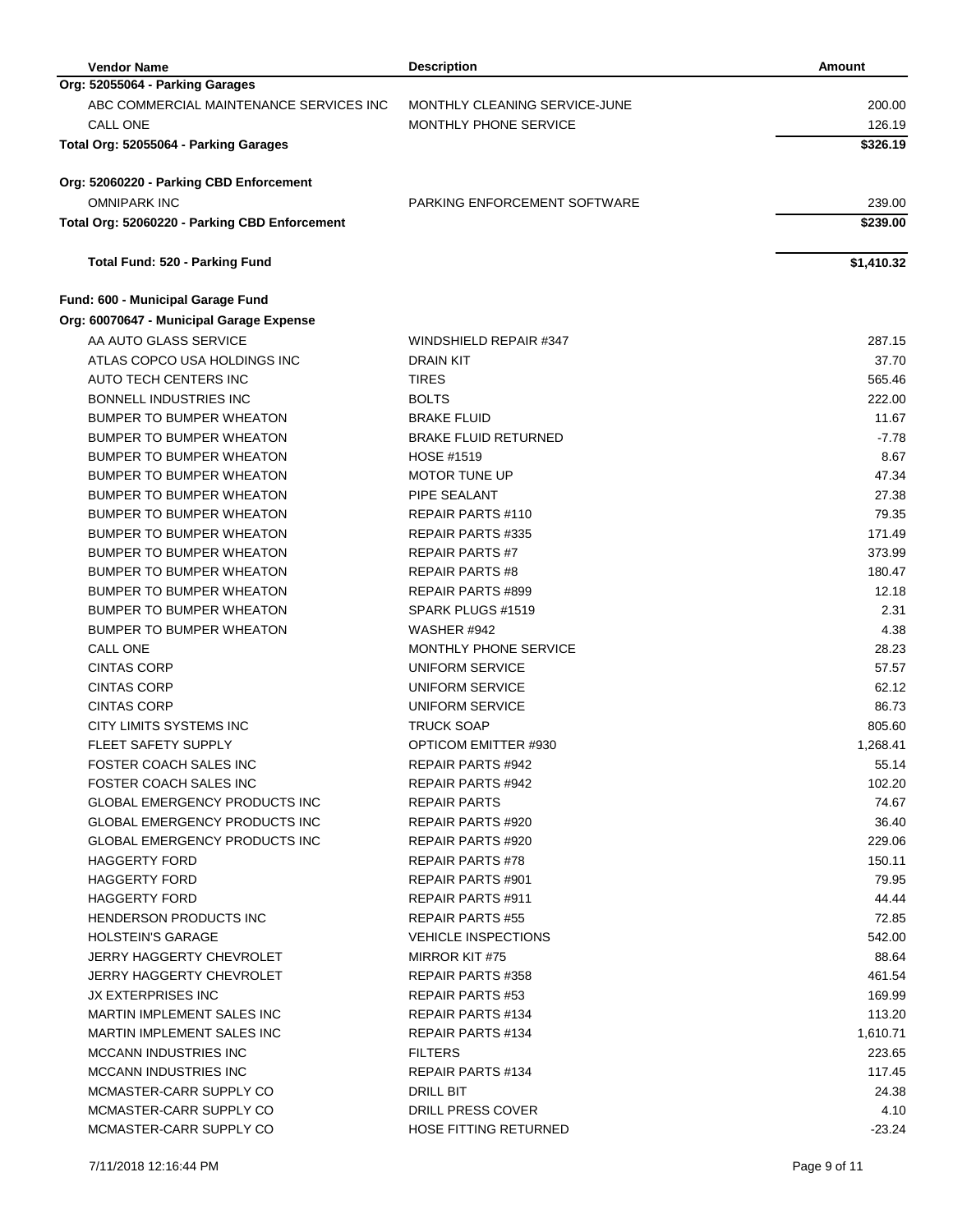| <b>Vendor Name</b>                             | <b>Description</b>                       | <b>Amount</b> |
|------------------------------------------------|------------------------------------------|---------------|
| MCMASTER-CARR SUPPLY CO                        | <b>REPAIR PARTS #111</b>                 | 4.51          |
| MCMASTER-CARR SUPPLY CO                        | <b>REPAIR PARTS #18</b>                  | 22.93         |
| MCMASTER-CARR SUPPLY CO                        | <b>REPAIR PARTS #55</b>                  | 8.99          |
| MCMASTER-CARR SUPPLY CO                        | SOCKET RETAINING RING                    | 5.60          |
| MCMASTER-CARR SUPPLY CO                        | <b>WRENCH</b>                            | 146.94        |
| NAPA AUTO & TRUCK PARTS                        | BATTERY #116                             | 105.36        |
| NAPA AUTO & TRUCK PARTS                        | <b>BRAKE PARTS</b>                       | 73.12         |
| NAPA AUTO & TRUCK PARTS                        | <b>FILTER</b>                            | 63.20         |
| NAPA AUTO & TRUCK PARTS                        | <b>FILTERS</b>                           | 35.44         |
| NAPA AUTO & TRUCK PARTS                        | <b>FILTERS</b>                           | 231.16        |
| NAPA AUTO & TRUCK PARTS                        | <b>FILTERS</b>                           | 246.09        |
| NAPA AUTO & TRUCK PARTS                        | FILTERS, BRAKE PARTS                     | 154.26        |
| NAPA AUTO & TRUCK PARTS                        | REPAIR PARTS #134                        | 59.99         |
| NAPA AUTO & TRUCK PARTS                        | <b>REPAIR PARTS #31</b>                  | 7.26          |
| NAPA AUTO & TRUCK PARTS                        | <b>REPAIR PARTS #361</b>                 | 9.30          |
| NAPA AUTO & TRUCK PARTS                        | REPAIR PARTS #363                        | 39.36         |
| NAPA AUTO & TRUCK PARTS                        | <b>REPAIR PARTS#7</b>                    | 57.99         |
| NAPA AUTO & TRUCK PARTS                        | <b>REPAIR PARTS #912</b>                 | 50.31         |
| NAPA AUTO & TRUCK PARTS                        | <b>REPAIR PARTS #923</b>                 | 138.48        |
| NAPA AUTO & TRUCK PARTS                        | <b>REPAIR PARTS #97</b>                  | 56.00         |
| NAPA AUTO & TRUCK PARTS                        | <b>SPRING BRAKES</b>                     | 156.70        |
| NAPCO STEEL INCORPORATED                       | ALUMINUM #21, 930                        | 811.45        |
| NORTHERN SAFETY CO INC                         | <b>FIRST AID KITS</b>                    | 283.50        |
| PATTEN INDUSTRIES INC                          | <b>REPAIR PARTS #186</b>                 | 192.62        |
| PATTEN INDUSTRIES INC                          | <b>REPAIR PARTS #848</b>                 | 451.13        |
| POMP'S TIRE SERVICE INC                        | <b>TIRES</b>                             | 4,400.32      |
| POMP'S TIRE SERVICE INC                        | <b>TIRES #54</b>                         | 375.00        |
| PRIORITY PRODUCTS INC                          | DRILL BITS, ADAPTER                      | 115.20        |
| PRIORITY PRODUCTS INC                          | DRILL BITS, CLIPS                        | 31.12         |
| PRIORITY PRODUCTS INC                          | WASHERS, PIPE ADAPTER                    | 17.28         |
| RANDALL PRESSURE SYSTEMS INC                   | <b>HOSE #135</b>                         | 304.14        |
| REGIONAL TRUCK EQUIPMENT COMPANY INC           | <b>REPAIR PARTS</b>                      | 30.65         |
| RUSH TRUCK CENTERS OF ILLINOIS INC             | <b>REPAIR PARTS #54</b>                  | 18.98         |
| <b>RUSSO POWER EQUIPMENT</b>                   | <b>CABLE #102</b>                        | 19.12         |
| <b>RUSSO POWER EQUIPMENT</b>                   | CABLE CONTROL #102                       | 19.12         |
| <b>RUSSO POWER EQUIPMENT</b>                   | REPAIR PARTS #102                        | 271.36        |
| RUSSO POWER EQUIPMENT                          | REPAIR PARTS #1706                       | 133.73        |
| SAFETY-KLEEN CORPORATION                       | <b>SOLVENT SERVICE</b>                   | 501.30        |
| SECRETARY OF STATE                             | <b>TRANSFER &amp; REPLACE PLATES #69</b> | 9.00          |
| STANDARD EQUIPMENT CO                          | <b>GREASE TUBE #4</b>                    | 20.74         |
| STANDARD EQUIPMENT CO                          | <b>REPAIR PARTS #17</b>                  | 55.70         |
| STANDARD EQUIPMENT CO                          | <b>REPAIR PARTS #17</b>                  | 72.60         |
| STANDARD EQUIPMENT CO                          | <b>REPAIR PARTS #17</b>                  | 104.78        |
| STANDARD EQUIPMENT CO                          | <b>REPAIR PARTS #17</b>                  | 371.78        |
| STANDARD EQUIPMENT CO                          | <b>REPAIR PARTS #4</b>                   | 1,045.86      |
| STANDARD EQUIPMENT CO                          | <b>SWEEPER PARTS</b>                     | 152.34        |
| STANDARD EQUIPMENT CO                          | SWEEPER REPAIRS #16                      | 12,715.89     |
| SUBURBAN ACCENTS INC                           | <b>ACCIDENT REPAIRS #338</b>             | 160.75        |
| <b>TENNANT SALES &amp; SERVICE COMPANY</b>     | <b>REPAIR PARTS #192</b>                 | 485.90        |
| UL LLC                                         | AERIAL LADDER INSPECTION                 | 3,140.00      |
| <b>VIA CARLITA LLC</b>                         | <b>REPAIR PARTS #942</b>                 | 222.18        |
| <b>WELDSTAR COMPANY</b>                        | <b>GAS CYLINDER RENTAL</b>               | 272.80        |
| Total Org: 60070647 - Municipal Garage Expense |                                          | \$36,988.99   |

**\$36,988.99**